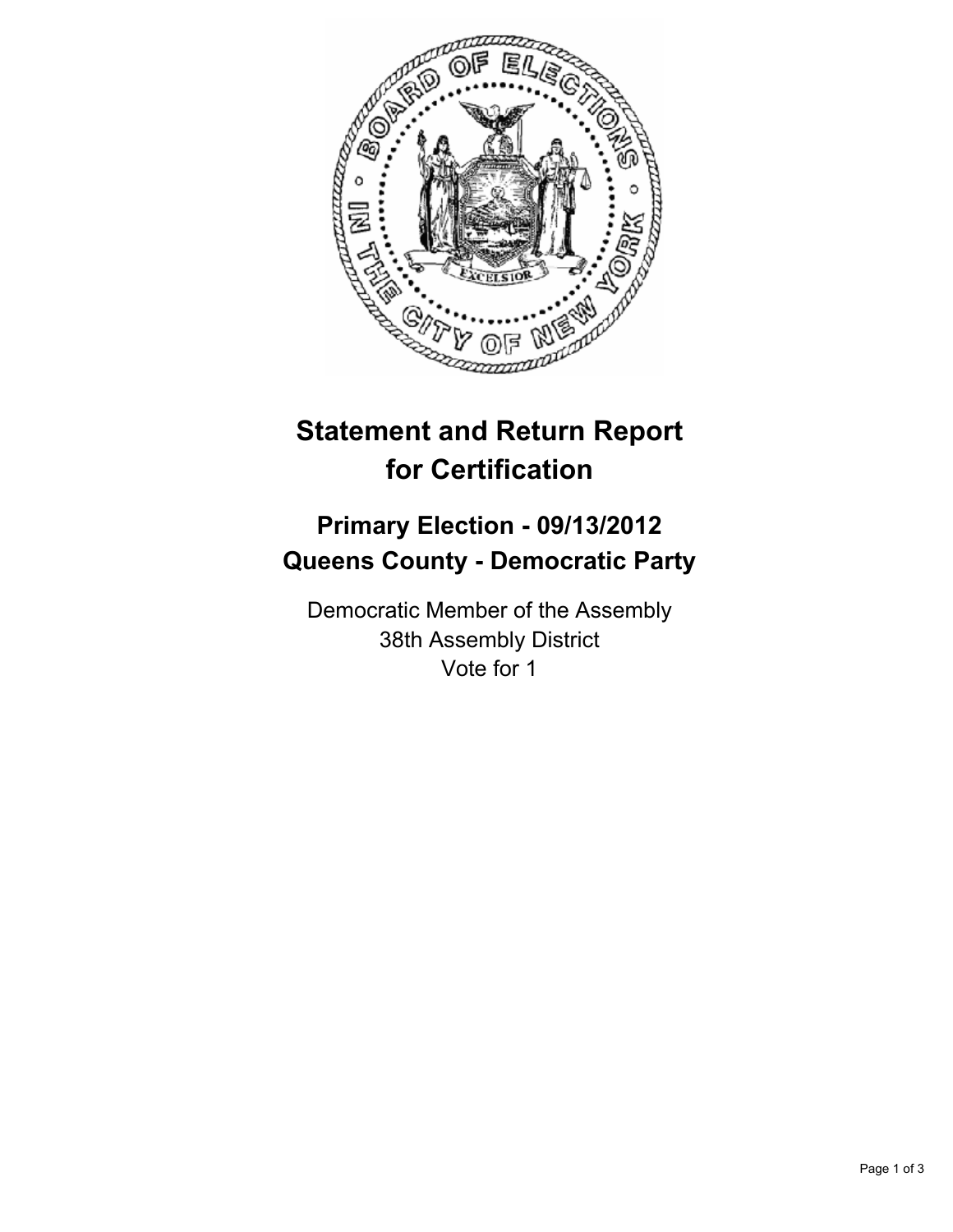

## **Assembly District 38**

| PUBLIC COUNTER                                           | 2,090 |
|----------------------------------------------------------|-------|
| <b>EMERGENCY</b>                                         | 0     |
| <b>ABSENTEE/MILITARY</b>                                 | 55    |
| <b>FEDERAL</b>                                           | 0     |
| SPECIAL PRESIDENTIAL                                     | 0     |
| <b>AFFIDAVIT</b>                                         | 16    |
| <b>Total Ballots</b>                                     | 2,161 |
| Less - Inapplicable Federal/Special Presidential Ballots | 0     |
| <b>Total Applicable Ballots</b>                          | 2,161 |
| <b>MICHAEL G. MILLER</b>                                 | 1,522 |
| ETIENNE DAVID ADORNO                                     | 617   |
| ERIC ULRICH (WRITE-IN)                                   | 2     |
| ERICK DILAN (WRITE-IN)                                   | 1     |
| JOSEPH ADDABO (WRITE-IN)                                 | 1     |
| JUAN L OTANO (WRITE-IN)                                  | 1     |
| MARC REISCH (WRITE-IN)                                   | 1     |
| SEPHIN MALTESE (WRITE-IN)                                | 1     |
| UNATTRIBUTABLE WRITE-IN (WRITE-IN)                       | 1     |
| <b>Total Votes</b>                                       | 2,147 |
| Unrecorded                                               | 14    |